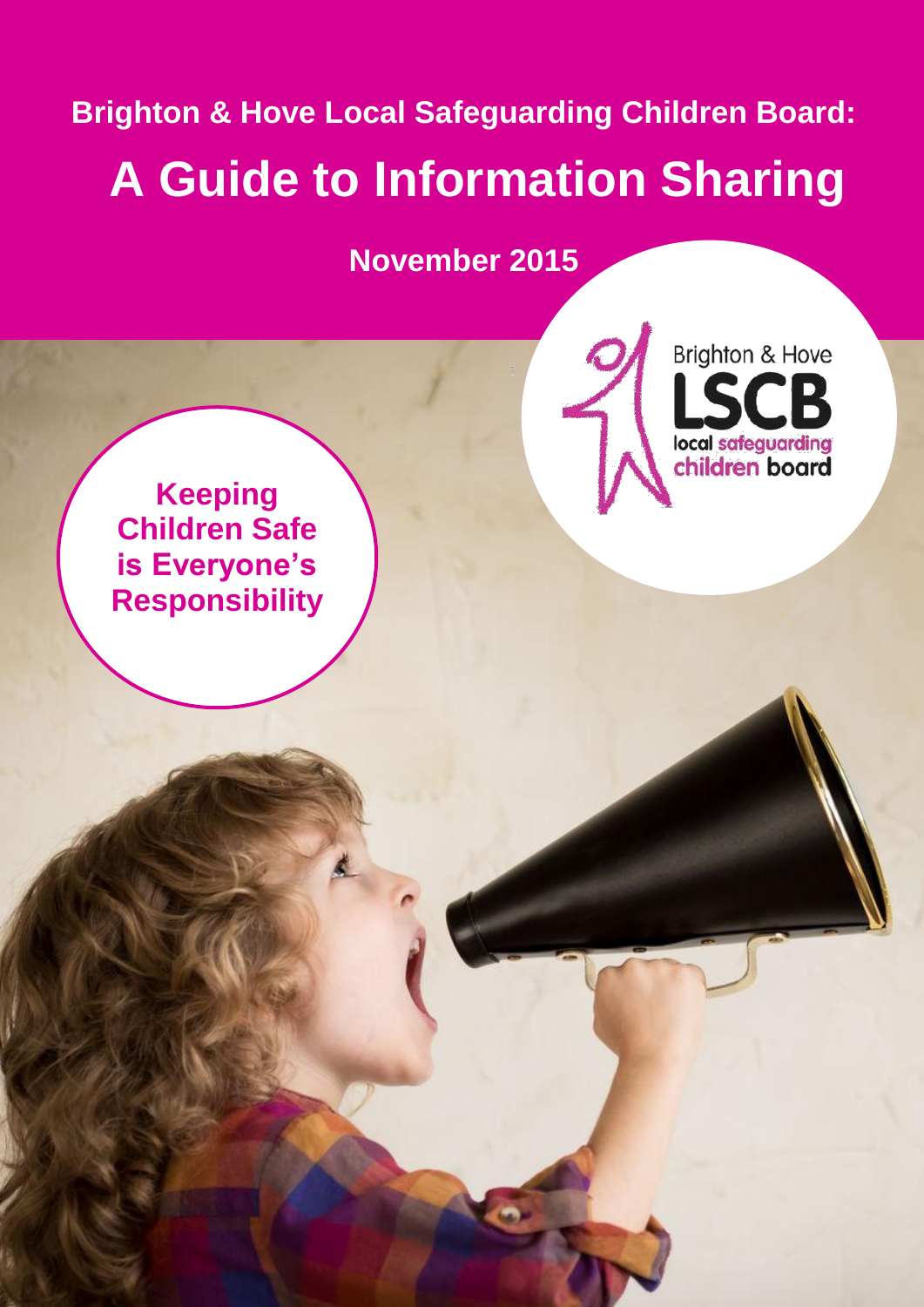# **The 7 Golden Rules to Sharing Information**

**1.** The Data Protection Act 1998 and human rights law are **not barriers** to justified information sharing. They provide a framework to ensure that personal information about living individuals is shared appropriately.

**2.** Be **open and honest** with the individual (and/or their family where appropriate) from the outset about why, what, how and with whom information will, or could be shared, and seek their agreement, unless it is unsafe or inappropriate to do so.

**3. Seek advice** from other practitioners if you are in any **doubt** about sharing the information concerned, without disclosing the identity of the individual where possible.

**4.** Share with **informed consent** where appropriate and, where possible, respect the wishes of those who do not consent to share confidential information. **You may still share information without consent** if, in your judgement, there is good reason to do so, such as where **safety may be at risk**. Base your judgement on the facts.

**5.** Consider safety and well-being: **Base your information sharing decisions on considerations of the safety and well-being** of the individual and others who may be affected by their actions.

**6. Necessary, proportionate, relevant, adequate, accurate, timely and secure:** Ensure that the information you share is necessary for the purpose for which you are sharing it, shared only with those individuals who need to have it, is accurate and up-to-date, shared in a timely fashion, and shared securely.

**7. Keep a record of your decision** and the reasons for it – whether it is to share information or not. If you decide to share, then record what you have shared, with whom and for what purpose.

# **The 7 Caldicott Principals:**

**1. Justify the purpose(s)** Every proposed use or transfer of personal confidential data within or from an organisation should be clearly defined, scrutinised and documented, with continuing uses regularly reviewed, by an appropriate guardian.

**2. Don't use personal confidential data unless it is absolutely necessary** Personal confidential data should not be included unless it is essential for the specified purpose(s) of that flow. The need for patients to be identified should be considered at each stage of satisfying the purpose(s)

**3. Use the minimum necessary personal confidential data** Where use of personal confidential data is considered to be essential, the inclusion of each individual item of data should be considered and justified so that the minimum amount of personal confidential data transferred or accessible as is necessary for a given function to be carried out

**4. Access to personal confidential data should be on a strict need-to-know basis** Only those individuals who need access to personal confidential data should have access to it, and they should only have access to the data items that they need to see. This may mean introducing access controls or splitting data flows where one data flow is used for several purposes

### **5. Everyone with access to personal confidential data should be aware of their**

**responsibilities** Action should be taken to ensure that those handling personal confidential data – both clinical and non-clinical staff – are made fully aware of their responsibilities and obligations to respect patient confidentiality.

**6. Comply with the law** Every use of personal confidential data must be lawful. Someone in each organisation handling personal confidential data should be responsible for ensuring that the organisation complies with legal requirements.

### **7. The duty to share information can be as important as the duty to protect patient**

**confidentiality** Health and social care professionals should have the confidence to share information in the best interests of their patients within the framework set out by these principles. They should be supported by the policies of their employers, regulators and professional bodies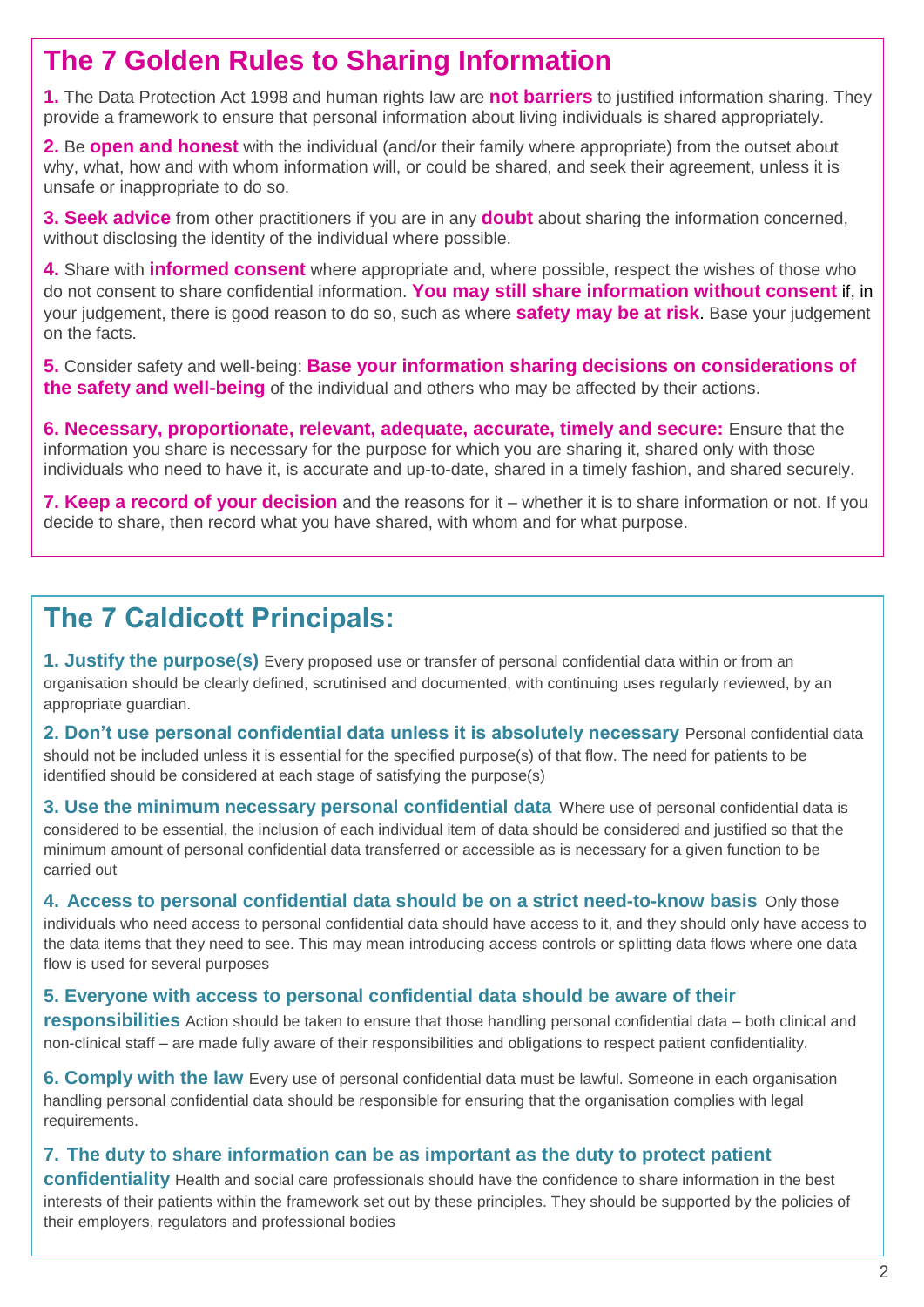# **Contents**

| The Seven Golden Rules to Sharing Information                                                                                                                         |                                                                                                                                                                                | Page 2  |
|-----------------------------------------------------------------------------------------------------------------------------------------------------------------------|--------------------------------------------------------------------------------------------------------------------------------------------------------------------------------|---------|
| <b>Caldicott Principals</b>                                                                                                                                           |                                                                                                                                                                                | Page 2  |
| <b>Brighton &amp; Hove Local Safeguarding Children Board's commitment</b><br>to good practice information sharing                                                     |                                                                                                                                                                                | Page 4  |
| <b>Limits of this Guidance</b>                                                                                                                                        |                                                                                                                                                                                | Page 4  |
| <b>Learning from Local Case Reviews</b>                                                                                                                               |                                                                                                                                                                                | Page 5  |
| <b>The Legal Basis for Information Sharing</b>                                                                                                                        |                                                                                                                                                                                | Page 6  |
| Deciding to share personal information                                                                                                                                |                                                                                                                                                                                | Page 7  |
| <b>Child Protection and sharing information</b>                                                                                                                       |                                                                                                                                                                                | Page 8  |
| <b>Confidentiality</b>                                                                                                                                                |                                                                                                                                                                                | Page 9  |
| <b>Consent:</b>                                                                                                                                                       | Whose consent should be sought?<br><b>Parental Responsibility &amp; Consent</b><br><b>Mental Capacity Act</b><br>Sharing information without consent<br><b>Public Interest</b> | Page 10 |
| <b>Quick Guide: When to share information</b>                                                                                                                         |                                                                                                                                                                                | Page 14 |
| <b>Principles of Information Sharing</b><br>Necessary and proportionate<br><b>Relevant</b><br>Adequate<br><b>Accurate</b><br><b>Timely</b><br><b>Secure</b><br>Record |                                                                                                                                                                                | Page 15 |
| <b>Information Standards</b>                                                                                                                                          |                                                                                                                                                                                | Page 16 |
| <b>Information Sharing and IT</b>                                                                                                                                     |                                                                                                                                                                                | Page 16 |
| <b>Recording Information Sharing Decisions</b>                                                                                                                        |                                                                                                                                                                                | Page 16 |
| <b>Unplanned Conversations</b>                                                                                                                                        |                                                                                                                                                                                | Page 17 |
| <b>Security of shared information</b>                                                                                                                                 |                                                                                                                                                                                | Page 17 |
| <b>Retention of shared information</b>                                                                                                                                |                                                                                                                                                                                | Page 18 |
| <b>Access to personal information &amp; Freedom of Information Act</b>                                                                                                |                                                                                                                                                                                | Page 18 |
| <b>Guidance related to Information Sharing</b>                                                                                                                        |                                                                                                                                                                                | Page 19 |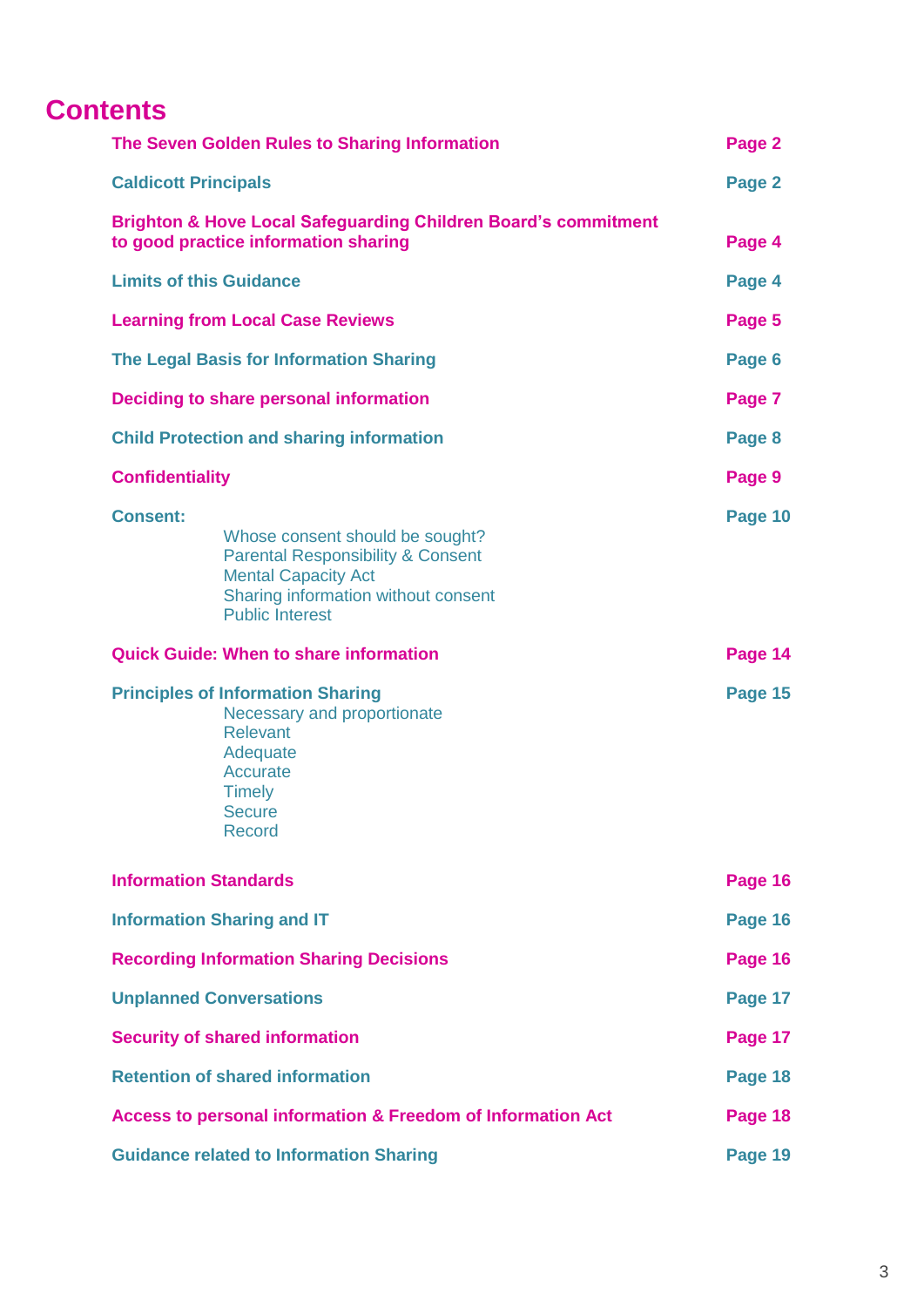# **Brighton & Hove Local Safeguarding Children Board's commitment to good practice information sharing**

Brighton & Hove LSCB is made up of statutory and voluntary partners, representatives from Health, Children's Services, Police, Probation, the Community and Voluntary Sector as well as Lay Members. Our main role is to coordinate what is done locally to protect and promote the welfare of children and young people in the city and to monitor the effectiveness of those arrangements to ensure better outcomes for children and young people.

The best outcomes for children and young people, including keeping them safe, comes from good multiagency working and communication.

This guidance draws upon the guidance issued by the Department for Education, Pan Sussex Procedures: Further Information to Inform Decision Making and the Information Commissioner's Office and has been developed following Case Reviews commissioned by the Board which have highlighted a number of challenges for practitioners when it comes to sharing information, see **Learning from Local Case Reviews.**

It is important for professionals to trust their feelings when they perceive children to be suffering, and not make assumptions that others have also perceived it and are better placed to act. It is simpler to lift the telephone than to live with the regret of not having done so. **Serious Case Review: Baby Peter, Haringey 2009**

**Professor Munro's review of child protection concluded the need to move towards a child protection system where we place greater trust in, and responsibility on, skilled practitioners at the frontline** 

Brighton & Hove LSCB needs all professionals to both understand and feel confident to strike the delicate balance between preserving confidentiality and the imperative to share information when this may help to keep children safe from harm.

**This guidance is written primarily to support professionals understand responsibilities for legal and good information sharing.**

#### **Limits of this Information Sharing Guidance**

This Protocol does not apply to actions taken within the Multi-Agency Safeguarding Hub (MASH). The MASH has its own Information Sharing Protocol covering its internal business.

With regard to fabricated and induced illness professionals need to follow local procedures and information sharing will need to be discussed on a case by case basis.

Operation Kite is a Sussex Police initiative around the reporting and identification of children and young people who may be at risk of Child Sexual Exploitation. Red Operation Kite cases are those children which have been assessed as at high risk of CSE within the City. This protocol does not apply to the actions taken by this multiagency group.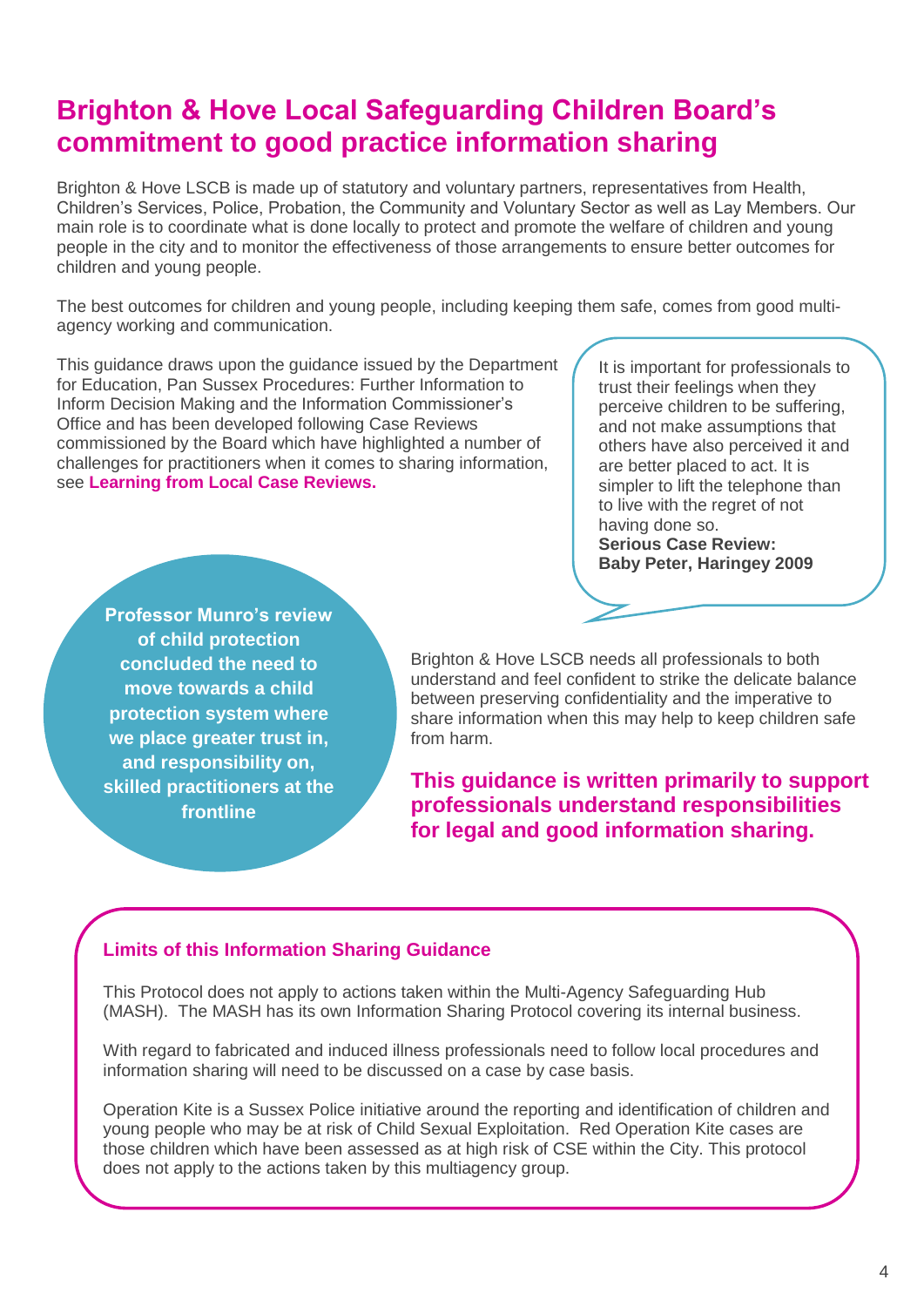## **Learning from Local Case Reviews**

A key factor identified in many serious case reviews (SCRs) has been a failure by practitioners to record information, to share it, to understand its significance and to take appropriate action. [\(Information sharing](https://www.gov.uk/government/uploads/system/uploads/attachment_data/file/419628/Information_sharing_advice_safeguarding_practitioners.pdf)  [Advice for practitioners providing safeguarding services to children, young people, parents and carers](https://www.gov.uk/government/uploads/system/uploads/attachment_data/file/419628/Information_sharing_advice_safeguarding_practitioners.pdf) March 2015)

#### **Child J**

I J was 18 years old at time of death but had contact with a number of services over a couple of years, and did not want

information about his drug use shared with family and other professionals as he was worried about the impact on his career plans. J's review encouraged professionals to be more assertive in their challenges to young people about what

information needs to be shared with parents & other professionals when planning support or interventions for the child.

**A safe multi-agency child protection system is one where professionals are able to share information in order to work together to achieve the best outcomes for young people.** 

#### Baby Liam's review showed

us that whilst there are benefits of casual sharing of information between professionals in Brighton & Hove who are co-located it can bring associated risks if they do not share all the relevant information nor regularly record the information in the appropriate

case records.

**A safe multi-agency child protection system requires that all information which impacts upon the care plan for children & families is recorded in appropriate records so it is explicit to any professional who picks up the notes how decisions were made and what action was taken.** 

**Baby Liam**

#### **Ben**

In the course of Ben's review it became evident that when completing routine assessments, agencies relied almost entirely on information supplied by the young person and their family, (Ben was not a Child in Need of Protection).

**A safe system for assessment requires the bringing together and sharing of all the information available, in order that decision making can be based on the most accurate picture possible of the needs and preferences of the child or young person.** 

Consent to obtain information from other agencies was rarely sought.

As a consequence, professionals were working with Ben without knowing the full picture. Without knowledge of all the information available we can predict that there's a high chance significant information held by other agencies will be overlooked.

In addition, the assessment will not fully assess the strengths and risks when planning support or interventions for the child.

**When working with teenagers like Ben, professionals have the extra challenge of balancing the wishes of the young person and their right to confidentiality with the need for parents have some information, so that they can be a protective factor.**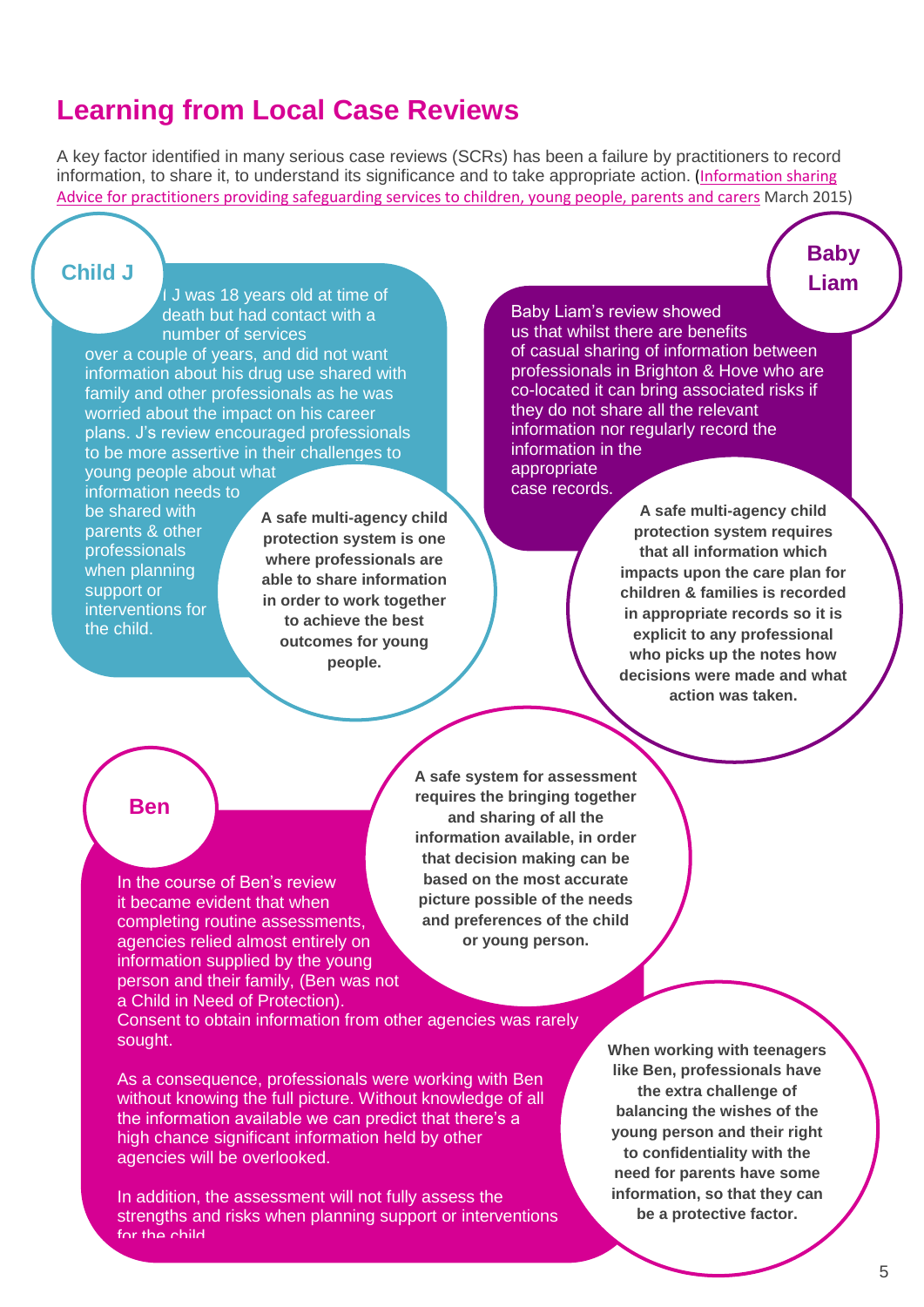# **Legal basis for information sharing within this guidance**

If you are asked to or wish to share information about a child, you need to have a good reason or legitimate purpose to share information. This will be relevant to whether the sharing is lawful in a number of ways.

All organisations are subject to a variety of legal, statutory and other guidance in relation to the sharing of person-identifiable or anonymised data. Whether you work for a statutory service or within the private or voluntary sector, any sharing of information must comply with the law relating to confidentiality, data protection and human rights. Establishing a legitimate purpose for sharing information is an important part of meeting those requirements.

Some key organisations have a duty under section 11 of the Children Act 2004 to have arrangements in place to safeguard and promote the welfare of children. These include the local authority, NHS England, clinical commissioning groups, NHS Trusts, the local policing body, National Probation Service and Community Rehabilitation Companies<sup>1</sup>, youth offending team and bodies within the education and /or voluntary sectors, and any individual to the extent that they are providing services in pursuance of section 74 of the Education and Skills Act 2008.

There are also a number of other similar duties which apply to other organisations. For example, section 175 of the Education Act 2002 which applies to local authority education functions and to governing bodies of maintained schools and further education institutions.

The key legislation affecting the sharing and disclosure of data includes (this is not necessarily an exhaustive list):

- The [Mental Health Act 1983](http://www.legislation.gov.uk/ukpga/1983/20/contents)
- The [Access to Health Records Act 1990](http://www.legislation.gov.uk/ukpga/1990/23/contents)
- The [Data Protection Act 1998](http://www.legislation.gov.uk/ukpga/1998/29/contents)
- The [Human Rights Act 1998](http://www.legislation.gov.uk/ukpga/1998/42/contents)
- The [Local Government Act 2000](http://www.legislation.gov.uk/ukpga/2000/22/contents)
- The [Education Act 2002](http://www.legislation.gov.uk/ukpga/2002/32/contents)
- The [Freedom of Information Act 2000](http://www.legislation.gov.uk/ukpga/2000/36/contents)
- The [Criminal Justice Act 2003](http://www.legislation.gov.uk/ukpga/2003/44/contents)
- The [Children Act 2004](http://www.legislation.gov.uk/ukpga/2004/31/contents)
- The [Mental Capacity Act 2005](http://www.legislation.gov.uk/ukpga/2005/9/contents)
- The [Health and Social Care Act 2012](http://www.legislation.gov.uk/ukpga/2012/7/contents)
- The Common Law Duty of Confidentiality

**Different agencies may have different standards for sharing information. You will need to be guided by your agency's policies and procedures, any local information sharing protocols, and - where applicable - by your professional code**



1

Brighton & Hove LSCB play a role in supporting information sharing between and within organisations and addressing any barriers to information sharing. This includes ensuring that a culture of appropriate information sharing is developed and supported as necessary by [multi-agency training](http://brightonandhovelscb.org.uk/professionals/prof_training/)**.**

 $1$  The duty under section 11 of the Children Act 2004 will apply to Community Rehabilitation Companies via contractual arrangements entered into by these bodies with the Secretary of State under Section 3 of the Offender Management Act 2007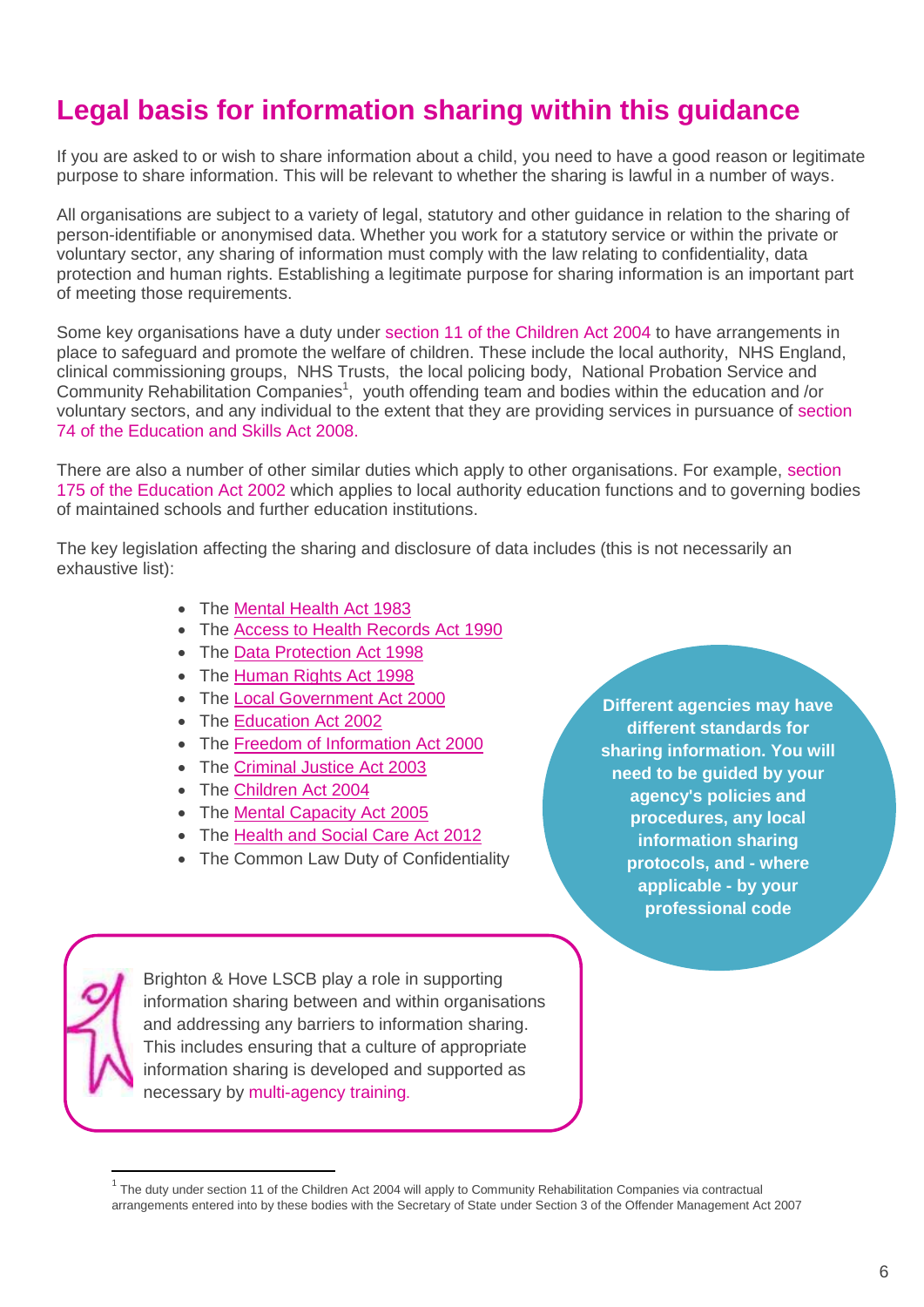# **Deciding to share personal information**

Sharing information is an intrinsic part of any frontline practitioners' job when working with children and young people. A decision by a practitioner to share sensitive, personal information about an individual service user with colleagues needs to be made in full awareness of the implications.

Remember, you are **not alone** in making a decision to share information; your line manager and/or Safeguarding Children Advisor/lead should always be available to support you. Brighton & Hove LSCB has a solid commitment to information sharing and you should have confidence in the continued support of your organisation where you have used your professional judgement and shared information professionally.

There may be cases where you will be justified in sharing limited confidential information in order to make decisions on sharing further information or taking action – the information shared should be **necessary** for the purpose and be **proportionate** (see Principals) .



Think of the piece of information you hold as representing part of a jigsaw puzzle; the degree of its significance may only be clear to another worker with a fuller picture of the background and concerns for this child.

Your organisation will support you if you can demonstrate your approach was **proportionate** in the circumstances.

**If you are in any doubt about whether to share information seek advice.** 

**No review into multi- agency working has ever criticised practitioners for sharing too much information regarding child protection concerns. The reverse is the case, often with potentially devastating consequences for the child, but also for the practitioner.**

**Don't assume that someone else will pass on information which may be critical to keeping a child safe.**

Peter was seen with Ms A by his GP on 26<sup>th</sup> July 2007\*. The GP has said subsequently that he had considerable misgivings about Peter's appearance and demeanour at that appointment. He felt Peter was in "a sorry state". However, he did not take any action to alert others to his concern. He assumed that others would have similar concerns and would be in a better position to take action…

**Serious Case Review: Baby Peter, Haringey 2009**  (\*this is a week before his death, three days before legal advice concluded there were insufficient grounds for care proceedings at that time)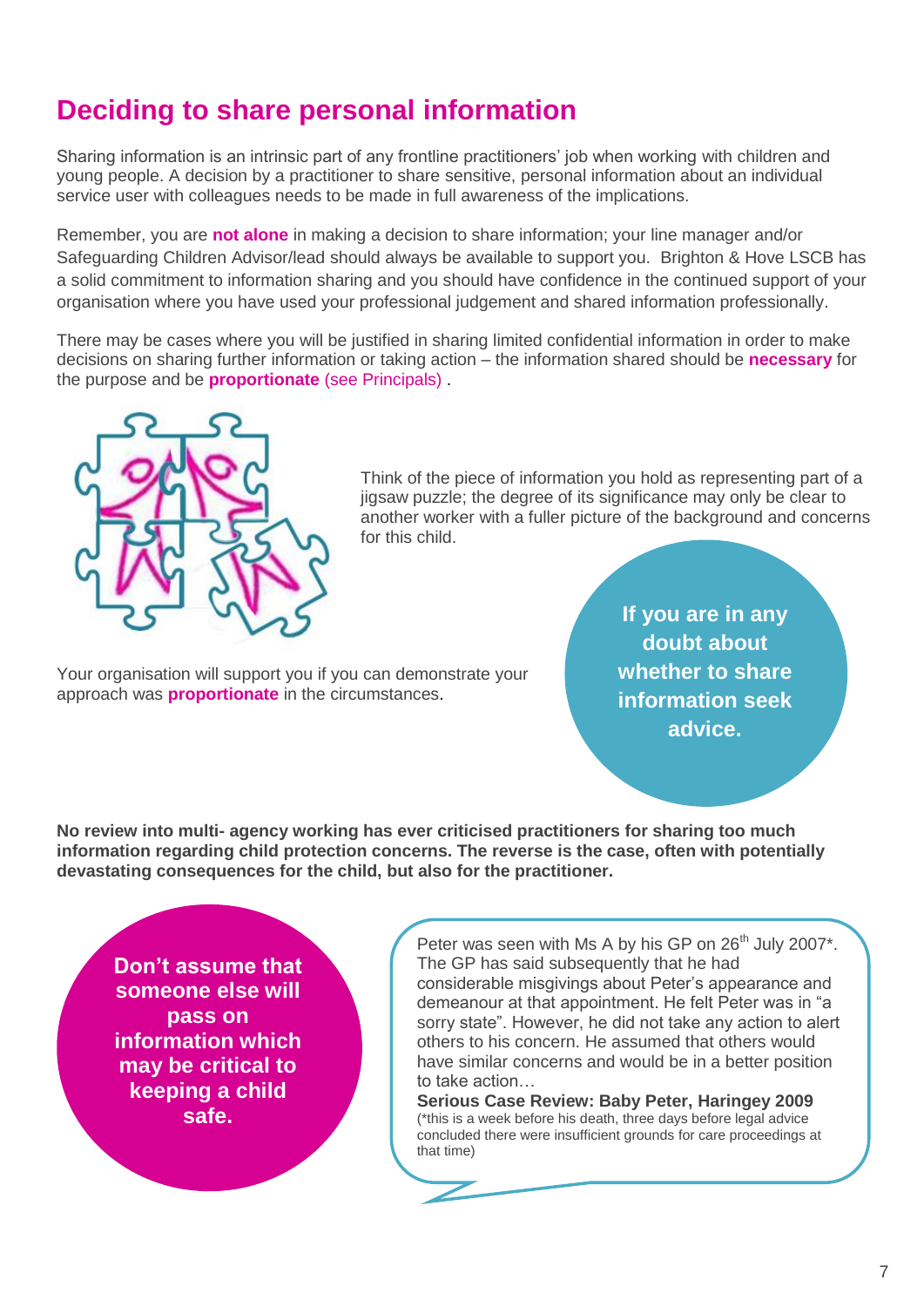# **Child Protection & sharing information**

The support and protection of children cannot be achieved by a single agency. Every service has to play its part. All staff must have placed upon them the clear expectation that their primary responsibility is to the child and his or her family. **Lord Laming in the Victoria Climbié Inquiry Report, January 2003**

Whilst the **Data Protection Act 1998** places duties on organisations and individuals to process personal information fairly and lawfully, it is **not a barrier to sharing information** where the failure to do so would result in a child or vulnerable adult being placed at risk of harm.

Similarly, human rights concerns, such as respecting the right to a private and family life would not prevent sharing where there are real safeguarding concerns.

You should be alert to the signs and triggers of child abuse and neglect.<sup>2</sup> Abuse (emotional, physical and sexual) and neglect can present in many different forms. Indicators of abuse and neglect may be difficult to spot<sup>3</sup>

If you have concerns about a child's welfare, or believe they are at risk of harm, you should share the information with Children's Services via the Multiagency Safeguarding Children's Hub, NSPCC and/or the police, in line with local procedures. Security of information sharing must always be considered and should be **proportionate** to the sensitivity of the information and the circumstances. If it is thought that a crime has been committed and/or a child is at immediate risk, you should notify the police without delay.

A finding from a Brighton & Hove LSCB Serious Case Review (Baby Liam) involving a 7 week old baby who sustained serious head concerned the need for professionals to consistently share information with midwifery and health visiting colleagues to enable them to make effective risk assessments. Clearly where there are child protection concerns this should be done as a matter of course under child protection procedures, with consent where possible. Where families are known to us on a child in need or early help basis, information should be shared with parental consent. If families refuse consent we should be questioning why this is and incorporating this into our own risk assessment. **Head of Safeguarding, Children's Services.** 

This SCR (Daniel Pelka) has identified concerns relating to information sharing and communications between professionals working across a range of agencies – teachers, social workers, health professionals, police. One consequence of not sharing information was that nobody had a complete picture of Daniel's life, but nobody knew the extent of the physical abuse Daniel had suffered until after his death. **Daniel Pelka, Coventry Safeguarding Children Board** 

> **Where information being considered relates to clear child protection concerns you should be in no doubt that there are no insurmountable legal barriers to sharing information appropriately, and a demonstrably proportionate sharing of information can be justified as being in the public interest.**

 $\overline{a}$ 

<sup>2</sup> [What to do if you're worried a child is being abused?](http://www.brightonandhovelscb.org.uk/wp-content/uploads/What-to-do-if-a-child-is-being-abused.pdf) March 2015

 $3$  For a summary of potential signs and symptoms of abuse visit the LSCB website: [www.brightonandhovelscb.org.uk/professionals/prof\\_signs/](http://www.brightonandhovelscb.org.uk/professionals/prof_signs/)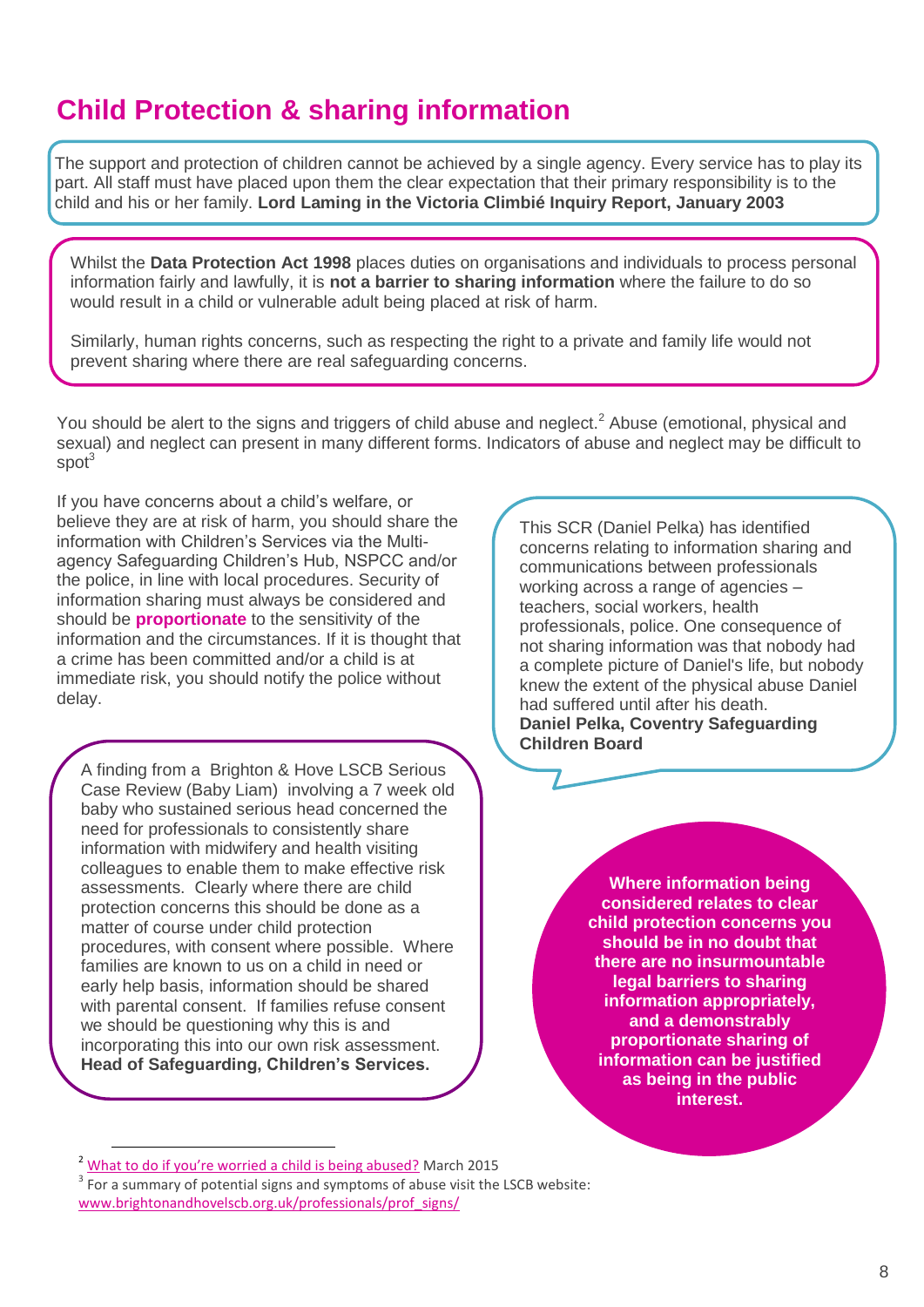# **Confidentiality**

The law says: Personal information shall be processed fairly. The processing won't be fair unless the person has, is provided with, or has readily available:

- information about your identity and that of the organisation that will process the information
- information about the purpose the information will be processed for, and
- any other information necessary to enable the processing to be fair.

Confidential information is:

- Personal information of a private or sensitive nature; and
- Information that is not already lawfully in the public domain or readily available from another public source; and
- Information that has been shared in circumstances where the person giving information could reasonably expect that it would not be shared with others.

### **Circumstances that are relevant to confidentiality**

- 1. a formal confidential relationship exists, as between a doctor and patient, or between a social worker, counsellor or lawyer and their client. It is generally accepted that information shared in this case is provided in confidence. In these circumstances, all information provided by the individual needs to be treated as confidential. This is regardless of whether or not the information is directly relevant to the medical, social care or personal matter that is the main reason for the relationship.
- 2. an informal conversation, where a pupil may tell a teacher a whole range of information but only asks the teacher to treat some specific information as confidential. In this circumstance, only the information specific to the pupil's request would be considered to be confidential
- 3. circumstances where information not generally regarded as confidential (such as name and address) may be provided in the expectation of confidentiality and therefore should be considered to be confidential information

People may not specifically ask you to keep information confidential when they discuss their own issues or pass on information about others, but may assume that personal information will be treated as confidential. In these situations you should check with the individual whether the information is or is not confidential, the limits around confidentiality and under what circumstances information may or may not be shared with others.



Confidence is only breached where the sharing of confidential information is not authorised by the person who provided it or, if about another person, by the person to whom it relates

X

If the information was provided on the understanding that it would be shared with a limited range of people or for limited purposes, then sharing in accordance with that understanding will not be a breach of confidence.

**Talking about confidentiality with service users**

Service users will have questions about how information about them is being managed, or may object to information being shared. You should always engage with such matters head on, always discuss them any concerns in supervision, seek guidance from your manager and, where it is appropriate, offer specific meetings to seek to resolve the issue. Where the issue becomes a formal complaint your agency will have processes to follow.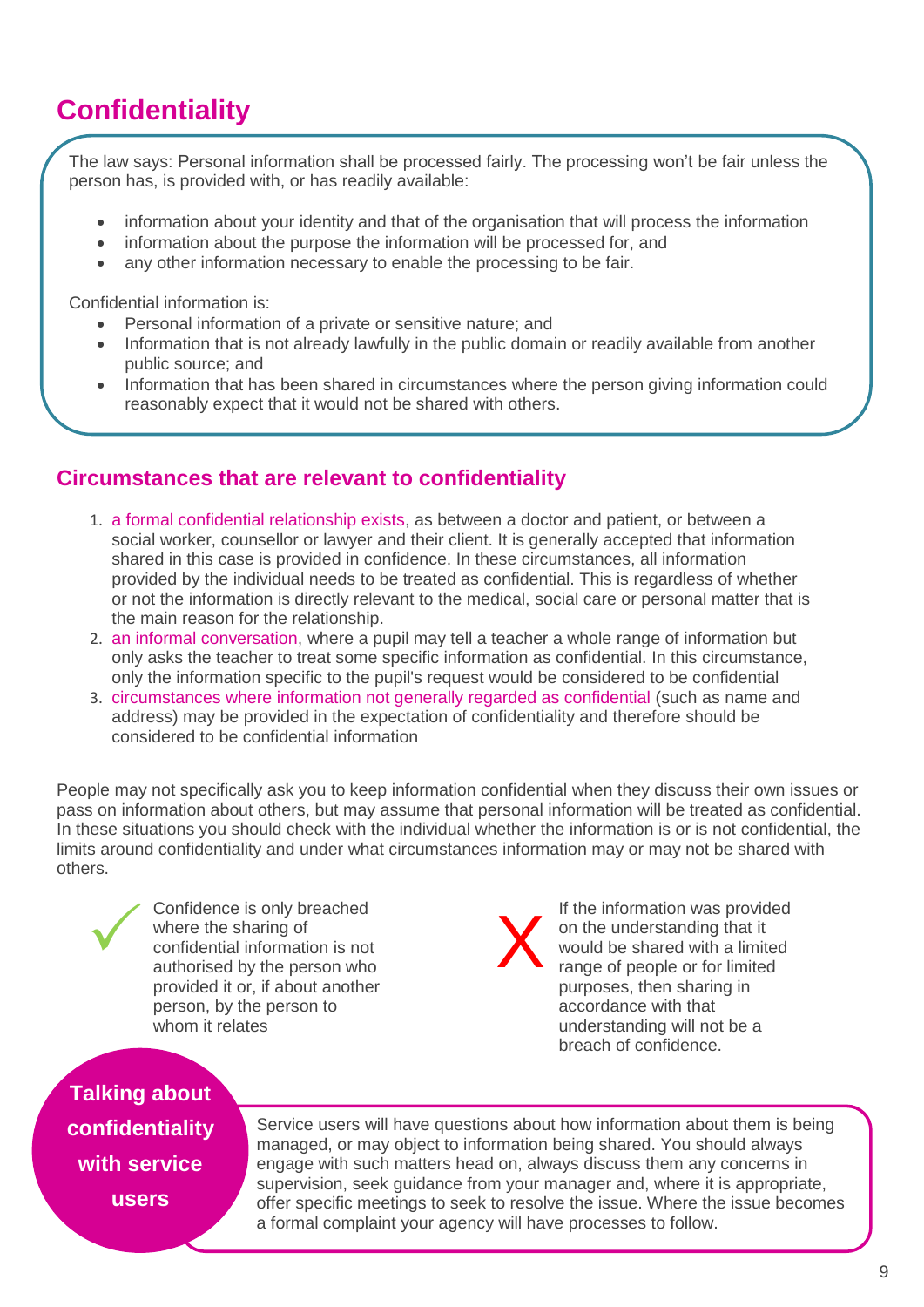## **Consent:**

Obtaining **explicit** consent for information sharing is best practice and ideally should be obtained at the start of the involvement, when working with the individual or family to agree what support is required. It can be expressed either verbally or in writing, although written consent is preferable since that reduces the scope for subsequent dispute. Consent must be **'informed'** -

**Individuals have the right to withdraw consent at any time**

this means that the person giving consent needs to understand why information needs to be shared, what will be shared, who will see their information, the purpose to which it will be put and the implications of sharing that information.

**Consent must not be secured through coercion**, or inferred from a lack of response to a request for consent

**Setting out clearly your agency's policy on sharing information to children and families, when they first access the service is good practice**

**Implicit consent** can also be valid in many circumstances. Consent can legitimately be implied if the context is such that information sharing is intrinsic to the activity or service, and especially if that has been explained or agreed at the outset. e.g. GP refers a patient to a hospital specialist, patient agrees to referral; in this situation GP can assume patient has given implicit consent to share information with hospital specialist.

 If there is a **significant change** in the use to which the information will be put compared to that which has previously been explained, or a **change in the relationship** between the agency and the individual, consent should be sought again.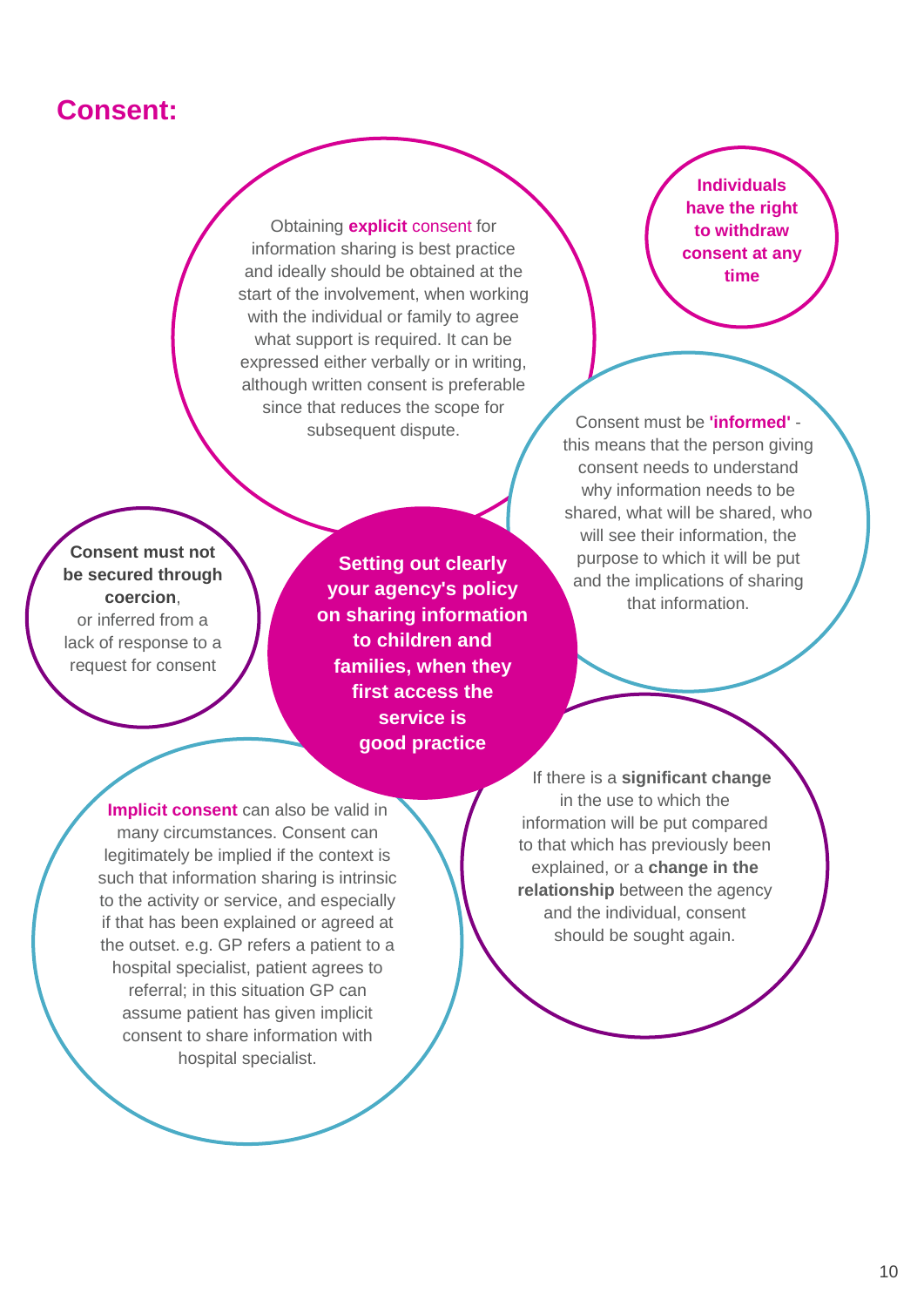### **Whose consent should be sought?**

Where there is a duty of confidence it is owed to a person who has provided the information on the understanding it is to be kept confidential. It is also owed to the person to whom the information relates, if different from the information provider.

It may be that information about a service user or their family is shared by a family friend or close relative and they may not have consent share this. It will be important to ensure that all parties are aware of the limits around confidentiality and under what circumstances information may or may not be shared with others. That said, information of this nature may support effective safeguarding.

### **Children / Young People & Consent**

A child or young person who has the capacity to understand and make their own decisions may give (or refuse) consent to sharing. Children aged 12 or over may generally be expected to have sufficient understanding. (This is presumed in law for young people aged 16 or 17.) Younger children may also have sufficient understanding. Where applicable, you should use their preferred mode of communication.

### **Some helpful criteria…….**

……. When assessing whether a particular child on a particular occasion has sufficient understanding to consent, or refuse consent, to sharing of information about them, consider:

- Can the child understand the question being asked of them?
- Doe the child have a reasonable understanding of:
- What information might be shared?
- The main reason or reasons for sharing the information?
- The implications of sharing that information, and of not sharing it?



### **Can the child:**

- Appreciate and consider the alternative courses of action open to them?
- Weigh up one aspect of the situation against another?
- Express a clear personal view on the matter, as distinct from repeating what someone else thinks they should do?
- Be reasonably consistent in their view on the matter, or are they constantly changing their mind?

**If the child / young person does chose to share information with you, be sure to act on it.**

If professionals do not appreciate that young people do not easily choose to share information with them, they may fail to give sufficient credence to those occasions when information is shared and risk missing opportunities to explore what other information may be held within the peer group. Furthermore, professionals may be in danger of sending out mixed messages to young people, on the one hand asking young people to share concerns but then seemingly not acting upon such intelligence

**Ben: Learning Review**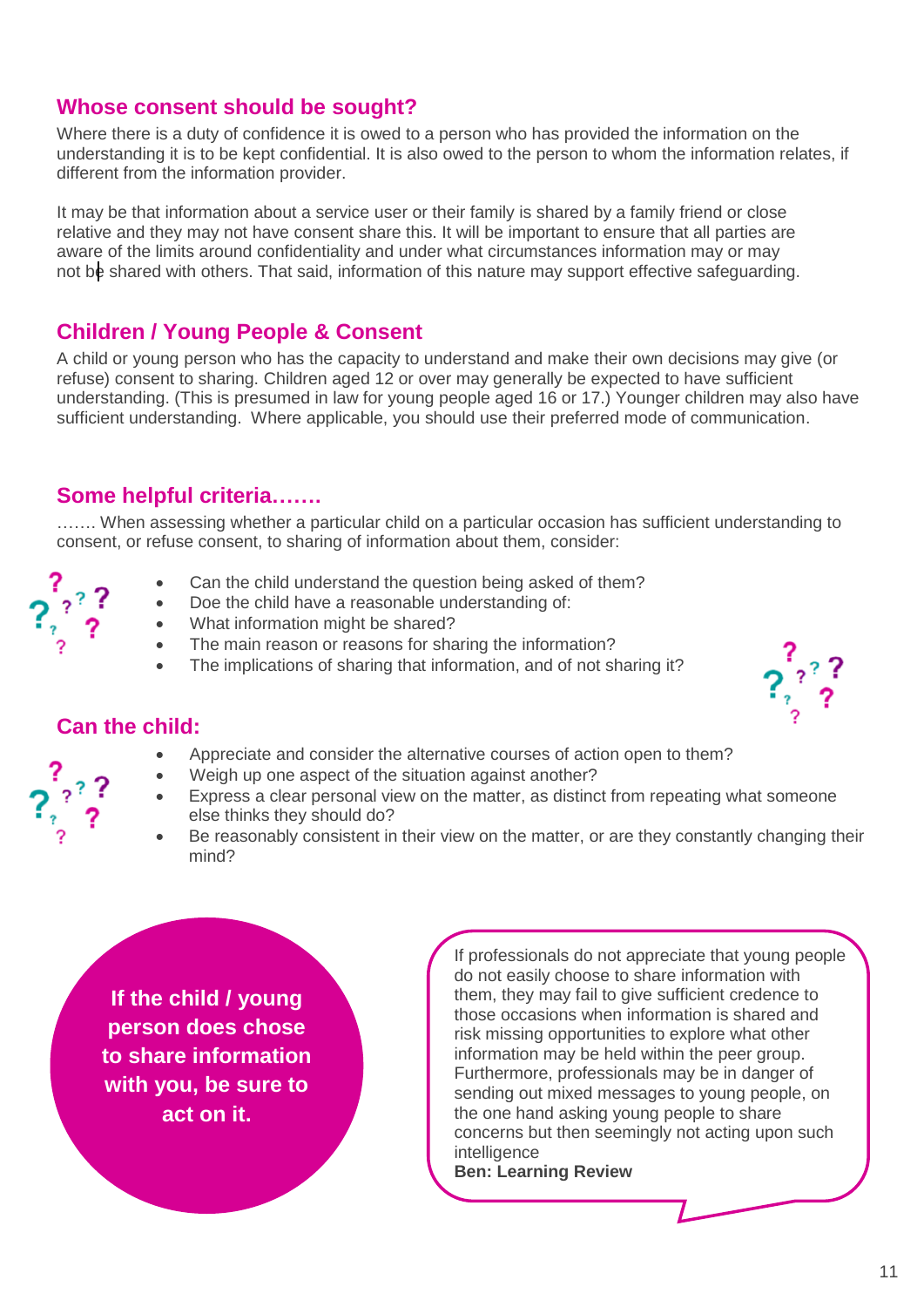## **Parental Responsibility & Consent**

In most cases, where a child cannot consent or where you have judged that they are not competent to consent, a person with [Parental Responsibility](http://www.proceduresonline.com/resources/keywords_online/nat_key/keywords/parental_respons.html) should be asked to consent on behalf of the child. If a child is judged not to have the capacity to make decisions, their views should still be sought as far as possible

Where parental consent is required, the consent of one such person is sufficient.

In situations where family members are in conflict you will need to consider carefully whose consent should be sought. If the parents are separated, **the consent of the parent with whom the child resides would usually be sought**. If the child is subject to a [Care Order,](http://www.proceduresonline.com/resources/keywords_online/nat_key/keywords/care_order.html) practitioners should liaise with the relevant local authority about questions of consent.

You should try to work with all involved to reach an agreement or understanding of the information to be shared. You must always act in accordance with your professional code of practice where there is one and consider the safety and wellbeing of the child, even where that means overriding refusal to consent.

**If you judge a child to be competent to give consent, then their consent or refusal to consent is the one to consider even if a parent or carer disagrees.**

### **You can seek advice from your manager or nominated safeguarding adviser if you are unsure.**

Staff in Sussex Partnership Foundation Trust use the government guidelines for information sharing when considering safeguarding issues. With regard to sharing information with parents, some of whom may have their own mental health issues, the Trust would always recommend being open and honest with parents about their concerns unless it is likely to be detrimental to the welfare of the child or the parent to do so, in which case, staff are asked to record their concerns, share them with multiagency colleagues as appropriate and to seek advice from their Named Nurse or Doctor.

**Executive Director – Nursing & Governance, Sussex Partnership NHS Foundation Trust**

### **Mental Capacity Act**

This provides the legal framework for assessing capacity and making best interests decisions on behalf of people aged 16 yrs and older who lack the mental capacity to make particular decision(s)for themselves. There are key principles which include the need to provide all possible support to enable the person to make the specific decision(s), and that any best Interest decision must consider the less restrictive impact on the person's rights and freedom of action. The Act also includes provisions for people to plan ahead for a time when they may lack capacity in the future. The Act is supported by the [Code of Practice,](https://www.gov.uk/government/uploads/system/uploads/attachment_data/file/224660/Mental_Capacity_Act_code_of_practice.pdf) which has statutory force. Chapter 12 of the Code describes the relevance of the Act to children and young people, and Chapter 16 provides guidance on access to information. The [SCIE MCA Directory](http://www.scie.org.uk/mca-directory/) provides further guidance and publications.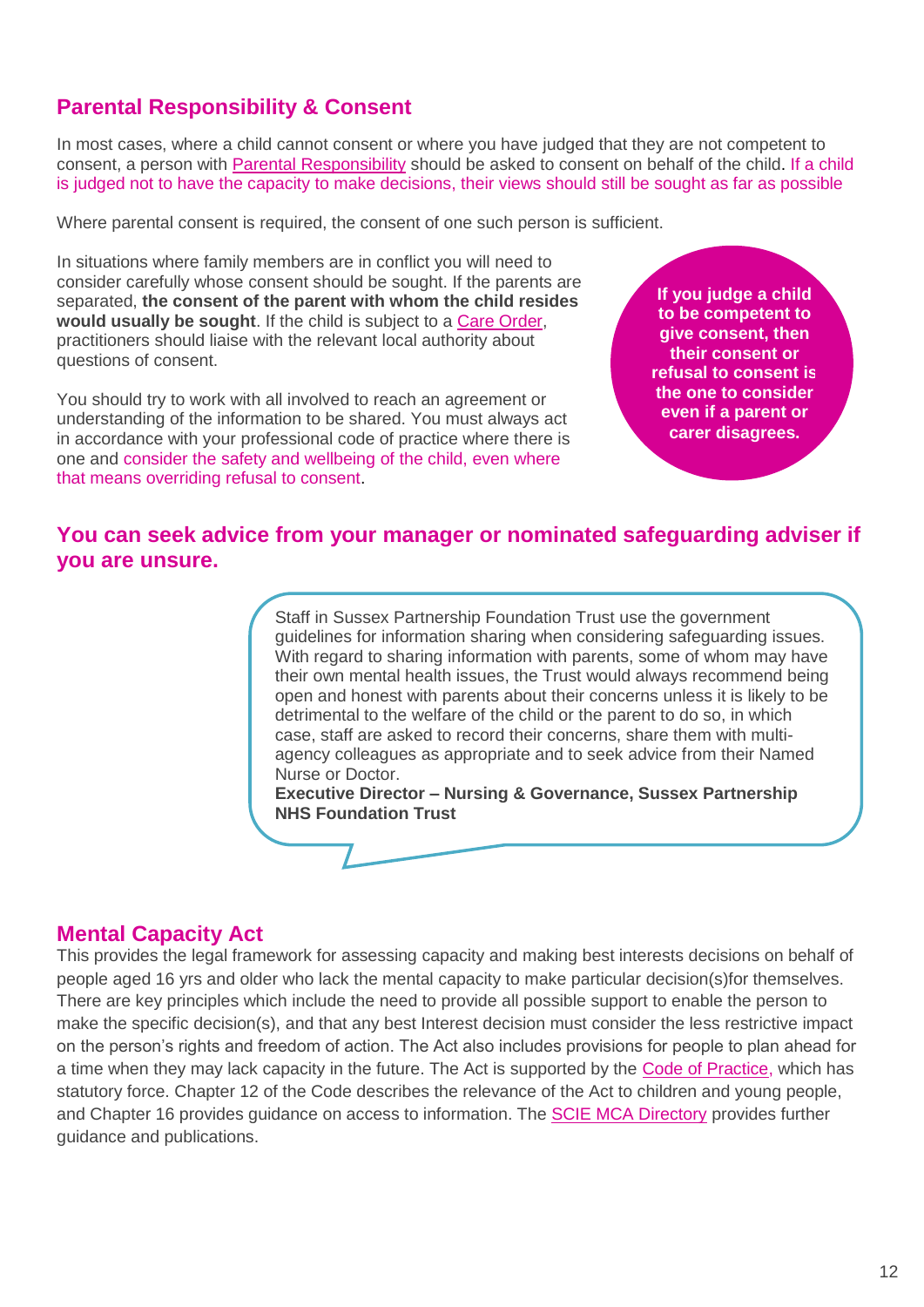### **Sharing information without consent**

A recent review in Brighton & Hove highlighted that there is confusion about when information can, and should, be shared without consent.

You do not necessarily need the consent of the information subject to share their personal information. Wherever possible, you should seek consent or be open and honest with the individual (and/or their family, where appropriate) from the outset as to why, what, how and with whom, their information will be shared.

Staff struggle to raise the issues of obtaining consent to share information **when the case is not in the child protection arena Ben, Brighton & Hove LSCB Learning Review** 

**When there is evidence or reasonable cause to believe that a child is suffering, or is at risk of suffering, significant harm, or information relates to the prevention of significant harm to a child or serious harm to an adult (including through the prevention, detection and prosecution of serious crime), then sharing confidential information without consent will almost certainly be justified on the basis that it is in the public interest**.

This might be the case where a failure to share information about a parent's lifestyle could put a child at risk.

Of course it is not possible to give guidance to cover every circumstance in which sharing of confidential information without consent will be justified. You must make a **professional judgement** on the facts of the individual case. In many criminal justice contexts it is not feasible to get consent, because doing so may prejudice a particular investigation. However, you should be prepared to be open with the public about the sorts of circumstances in which you may share information without their knowledge or consent.

As you have already read, eliciting the views of children and parents is important and represents good practice, however, even if consent is refused, that does not automatically preclude you from sharing confidential information.

There will be circumstances where you should not seek consent from the individual or their family, or inform them that the information will be shared, for example where to do so would:

- Place a child at increased risk of Significant Harm; or
- Place an adult at risk of serious harm; or
- Prejudice the prevention, detection or prosecution of a serious crime (i.e. a crime involving Significant Harm to a child or serious harm to an adult); or
- Lead to uniustified delay in making enquiries about allegations of Significant Harm to a child or serious harm to an adult.

### **Public Interest**

There are also public interests, which in some circumstances may weigh against sharing, including the public interest in **maintaining public confidence in the confidentiality of certain services**.

As already outlined in this guidance, there will be cases where sharing limited information without consent is justified to enable you to reach an informed decision about whether further information should be shared or action should be taken. Remember information shared should be **necessary** for the purpose and **proportionate**.

When deciding whether the public interest justifies disclosing confidential information without consent, you should be able to seek advice from your line manager or a designated safeguarding professional.

If you are working in the NHS or a local authority the **Caldicott Guardian** may be helpful (see [Caldicott](http://pansussexscb.proceduresonline.com/chapters/p_caldicott.html)  [Guardian\)](http://pansussexscb.proceduresonline.com/chapters/p_caldicott.html). Advice can also be sought from Named Professional/ Safeguarding Leads in individual agencies.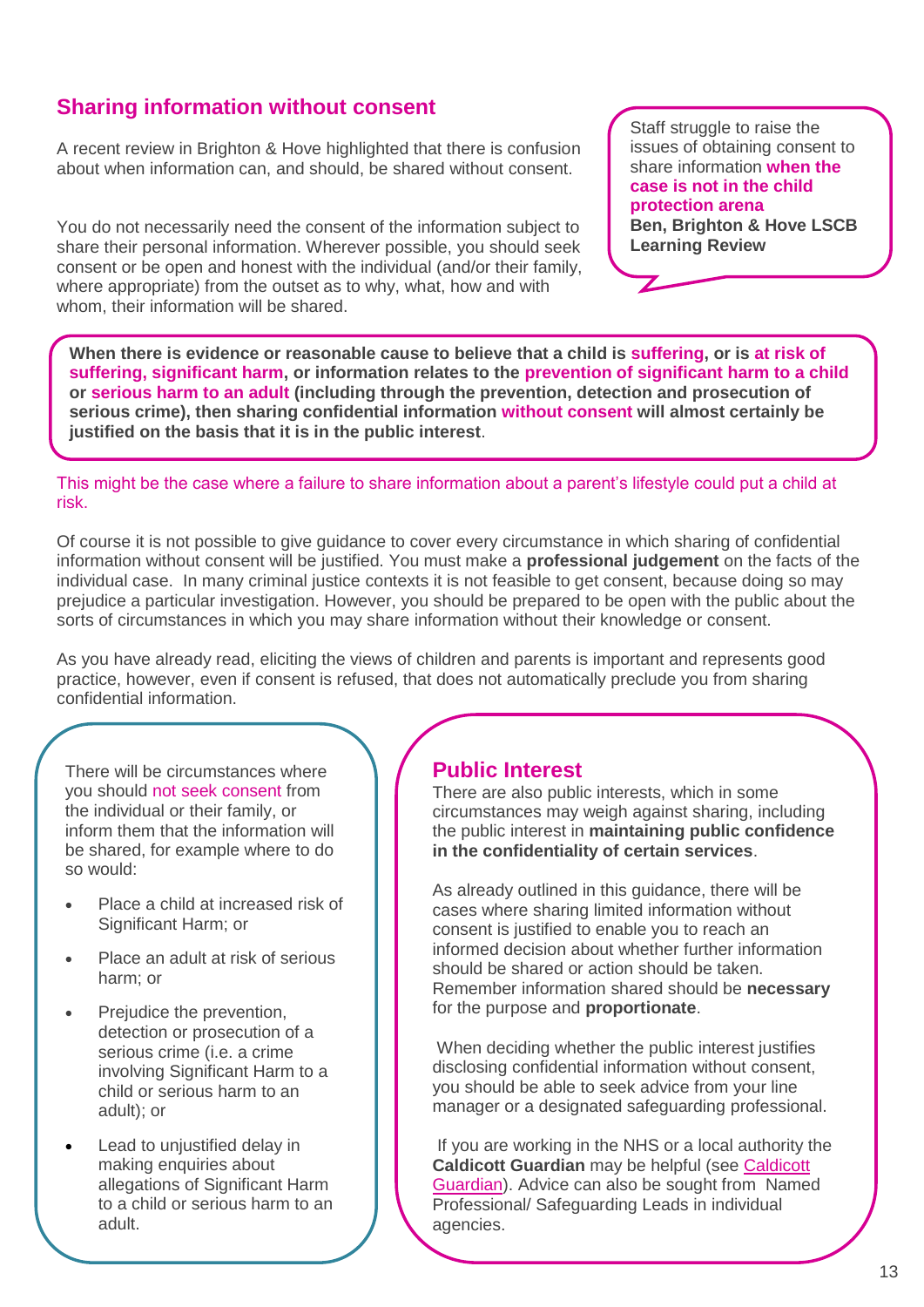# **Quick Guide: When to share information<sup>4</sup>**

When asked to share information, you should consider the following questions to help you decide if and when to share. If the decision is taken to share, you should consider how best to effectively share the information.



<sup>&</sup>lt;sup>4</sup> [Information Sharing: Advice for practitioners providing safeguarding services](http://www.gov.uk/government/uploads/system/uploads/attachment_data/file/417195/Information_sharing_advice_for_safeguarding_practitioners.pdf) March 2015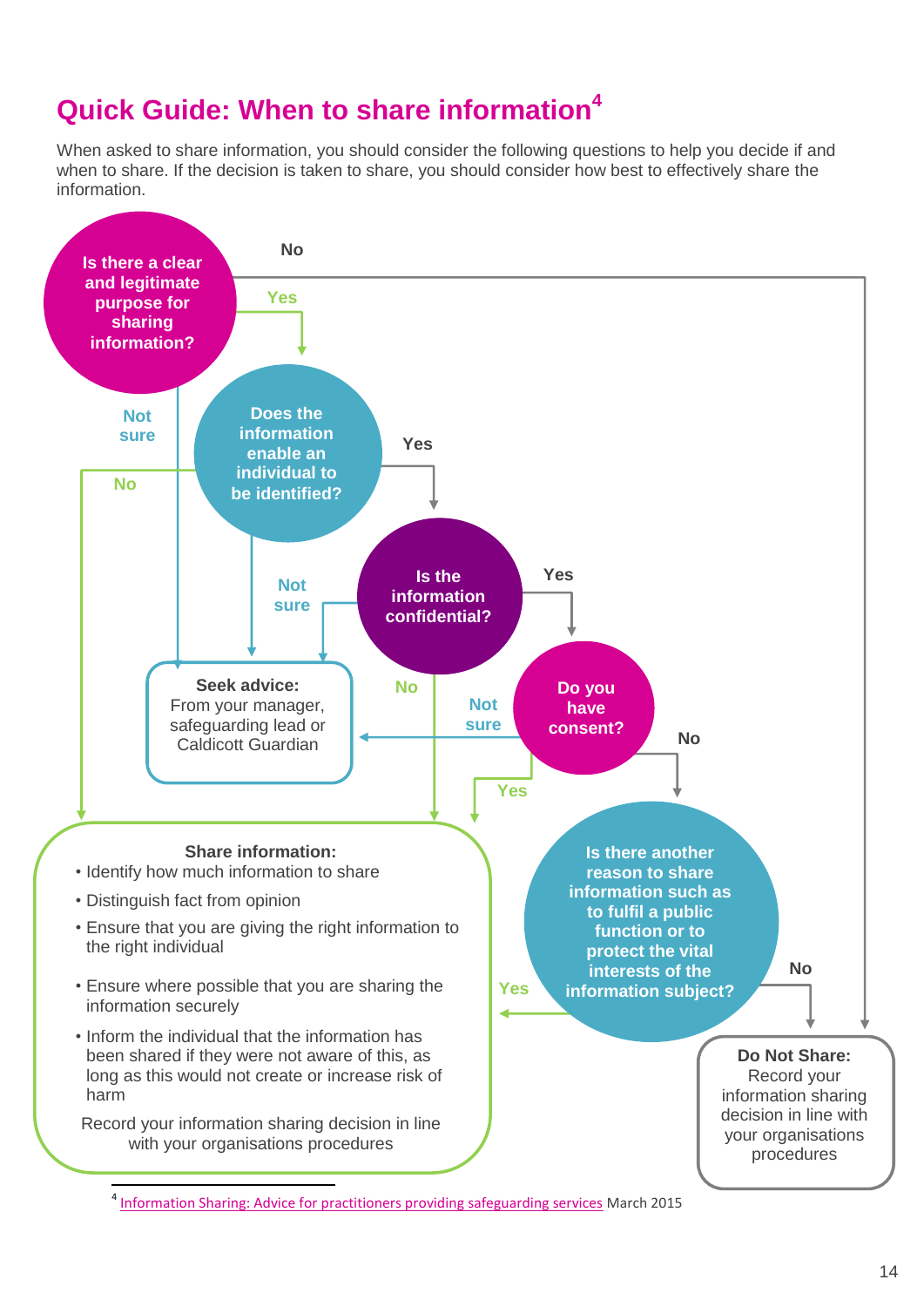# **Principles of Information Sharing<sup>5</sup>**

These principles are intended to help you share information between organisations. You should use your judgement when making decisions on what information to share and when and should follow organisation procedures or consult with their manager if in doubt.

**The most important consideration is whether sharing information is likely to safeguard and protect a child**.

#### **Necessary and proportionate**

When taking decisions about what information to share, you should consider how much information you need to release. The Data Protection Act 1998 requires you to consider the impact of disclosing information on the information subject and any third parties. Any information shared must be proportionate to the need and level of risk.

#### **Relevant**

Only information that is relevant to the purposes should be shared with those who need it. This allows others to do their job effectively and make sound decisions.

#### **Adequate**

Information should be adequate for its purpose. Information should be of the right quality to ensure that it can be understood and relied upon.

#### **Accurate**

Information should be accurate and up to date and should clearly distinguish between fact and opinion. If the information is historical then this should be explained.

#### **Timely**

Information should be shared in a timely fashion to reduce the risk of harm. Timeliness is key in emergency situations and it may not be appropriate to seek consent for information sharing if it could cause delays and therefore harm to a child.

#### **Secure**

Wherever possible, information should be shared in an appropriate, secure way. You must always follow your organisation's policy on security for handling personal information.

#### **Record**

 $\overline{a}$ 

Information sharing decisions should be recorded whether or not the decision is taken to share. If the decision is to share, reasons should be cited including what information has been shared and with whom, in line with organisational procedures. If the decision is not to share, it is good practice to record the reasons for this decision and discuss them with the requester. In line with each organisation's own retention policy, the information should not be kept any longer than is necessary. In some circumstances this may be indefinitely, but if this is the case there should be a review process.

<sup>&</sup>lt;sup>5</sup> [Information Sharing: Advice for practitioners providing safeguarding services](http://www.gov.uk/government/uploads/system/uploads/attachment_data/file/417195/Information_sharing_advice_for_safeguarding_practitioners.pdf) March 2015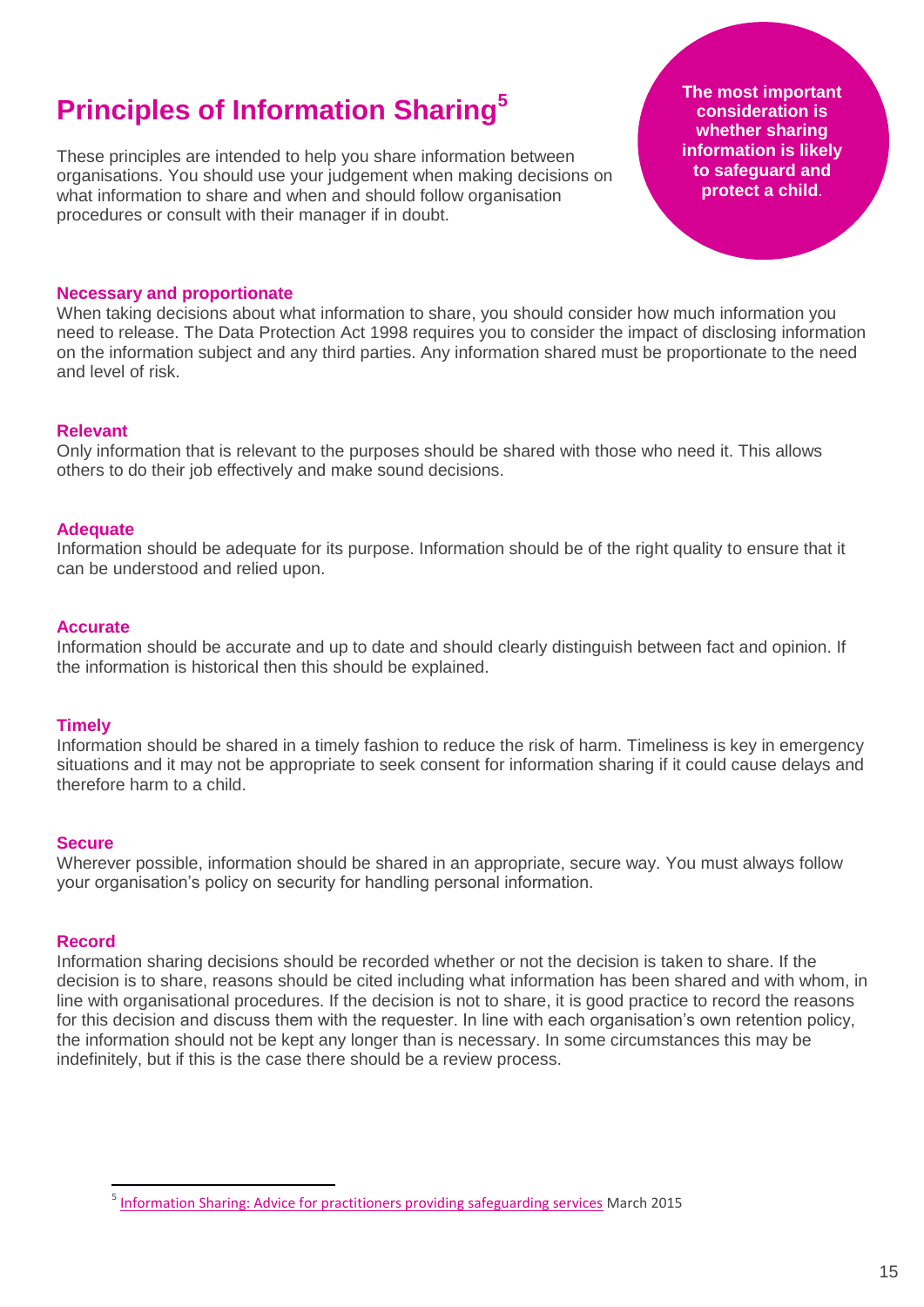# **Information Standards – some things to consider**

#### **The law says: Information shall be adequate, relevant, not excessive, accurate and up to date.**

You should check the quality of information before it is shared to minimise the spreading of inaccuracies across information systems. In individual casework, a simple device would be to ask the subject to check the quality of information. This could form part of the consent process.

Be alert to variations in data recording practice. For example, a person's date of birth, or even name, can be recorded in various formats. This can lead to records being mismatched, duplicated or corrupted. Before sharing information you must make sure that the organisations and partners involved have a common way of recording key information.

Having a clearly defined objective will help you to determine what information is necessary to achieve that objective. You must **never** share information if it is not necessary to do so. It is good practice for both practitioners and managers to check every now and then that all the information being shared still meets the criteria. If you have any doubt, practice concerns should always be raised in supervision or with a manager.

If you believe that you have shared inaccurate information, you should first take steps to determine what is accurate. Once content that the information you have is now accurate, you should ensure that it is corrected by others holding it. In cases of continuing disagreement between organisations about the accuracy of a record, the matter should be taken to the appropriate senior manager.

## **Information Sharing and IT**

Your professional judgment is the most essential aspect of multi-agency work. This could be put at risk if organisations rely too heavily on IT systems. There are also issues around compatibility across organisations along with practitioners who may not have the knowledge/understanding of how to use them. Evidence from the Munro review is clear that IT systems will not be fully effective unless individuals from organisations co-operate around meeting the needs of the individual child.

Sharing information is a two way process and it requires both parties to understand each other's use of language or jargon. There must be opportunities to have a conversation to discuss the information being exchanged and to seek clarification about its relevance and importance **Keanu Williams SCR**

**Birmingham Safeguarding Board 2013**

…but as the recording was not in the required format the information sharing was stopped by a line manager. The recording system procedures in place at the time acted as an obstacle to collaborative working in the interest of the children.

**Keanu Williams SCR Birmingham Safeguarding Board 2013**

**Managers should ensure that a record of emerging significant themes around information sharing is kept and passed on up to inform wider learning about information sharing**

## **Recording of Information Sharing Decisions**

 $\overline{\mathbb{Z}}$ 

You should record all **information sharing decisions** and the reasons for it whether or not you decide to share information. If the decision is to share, you should record what information was shared & with whom

You should work within your agency's arrangements for recording information and within any local information sharing protocols in place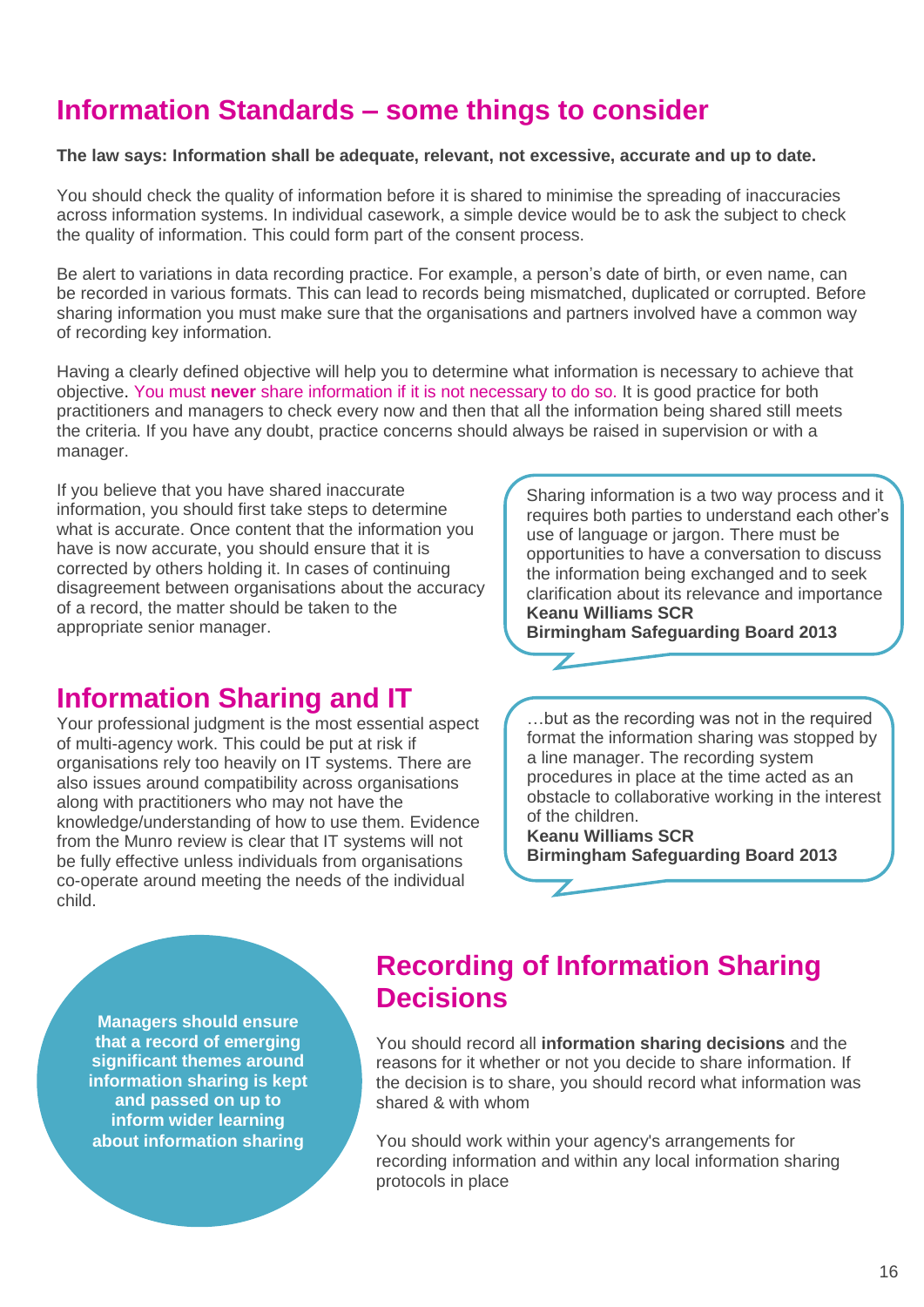# **Unplanned Conversations**

Brighton & Hove LSCB want to make clear its view that **unplanned conversations are good practice** and aid effective and timely safeguarding. It is our view that collaborative multi-agency working is improved by co- location and close working. That said, sharing information on a casual basis that is then not appropriately recorded could be a risk across all agencies.

**Unplanned conversations which result in 'relevant information' being shared must be documented**

For this purpose 'relevant information' means information that is either; new, influences decision making or results in an action. Brighton & Hove LSCB expects clear messages from Senior Management, and for questions to be asked in supervision or management oversight sessions, that reinforce that all significant discussions that influence decision making are recorded.

This Review [Keanu Williams] has noted that there may also be an issue where professionals work in the same building and other staff drop in to see one child but may have another one also placed there. Outside formal meetings informal chats and discussions take place about a particular child which might not be properly recorded and shared. Whilst all work should not be in formal meetings, there are risks in taking decisions in informal 'corridor' chats and supervision and training courses need to alert professionals to the balance between formal and informal practice

**Keanu Williams SCR Birmingham Safeguarding Board 2013**

One of the findings from the Baby Liam SCR concerned the need for professionals to ensure that all and any "unplanned" conversations they have regarding a case (for example an informal case discussion in the kitchen with a colleague) are routinely recorded on the child's file, and for managers to remind workers of the need to do this in supervision sessions. Whilst recording information is a routine part of our work, we need to ensure that any adhoc case discussion is also formally recorded so it can contribute to the chronology on a case and form part of the ongoing assessment." **Head of Safeguarding, Children's** 

**The security of shared information** 

#### **The law says: Personal information shall be protected by appropriate technical & organisational measures.**

**Services**

Access to personal information should be on a strict need-to-know basis. Only staff who need access to personal identifiable information should have access to it, and they should only have access to the information items that they need to see.

The following rules apply to all staff:

- Personal files must **never** be left unattended or unsupervised. This means that, outside normal working hours, they **must** be locked away in cabinets.
- Codes for accessing computers must **never** be noted in such a way that others can see and use them
- The conveying of information needs to be achieved in a **secure way**.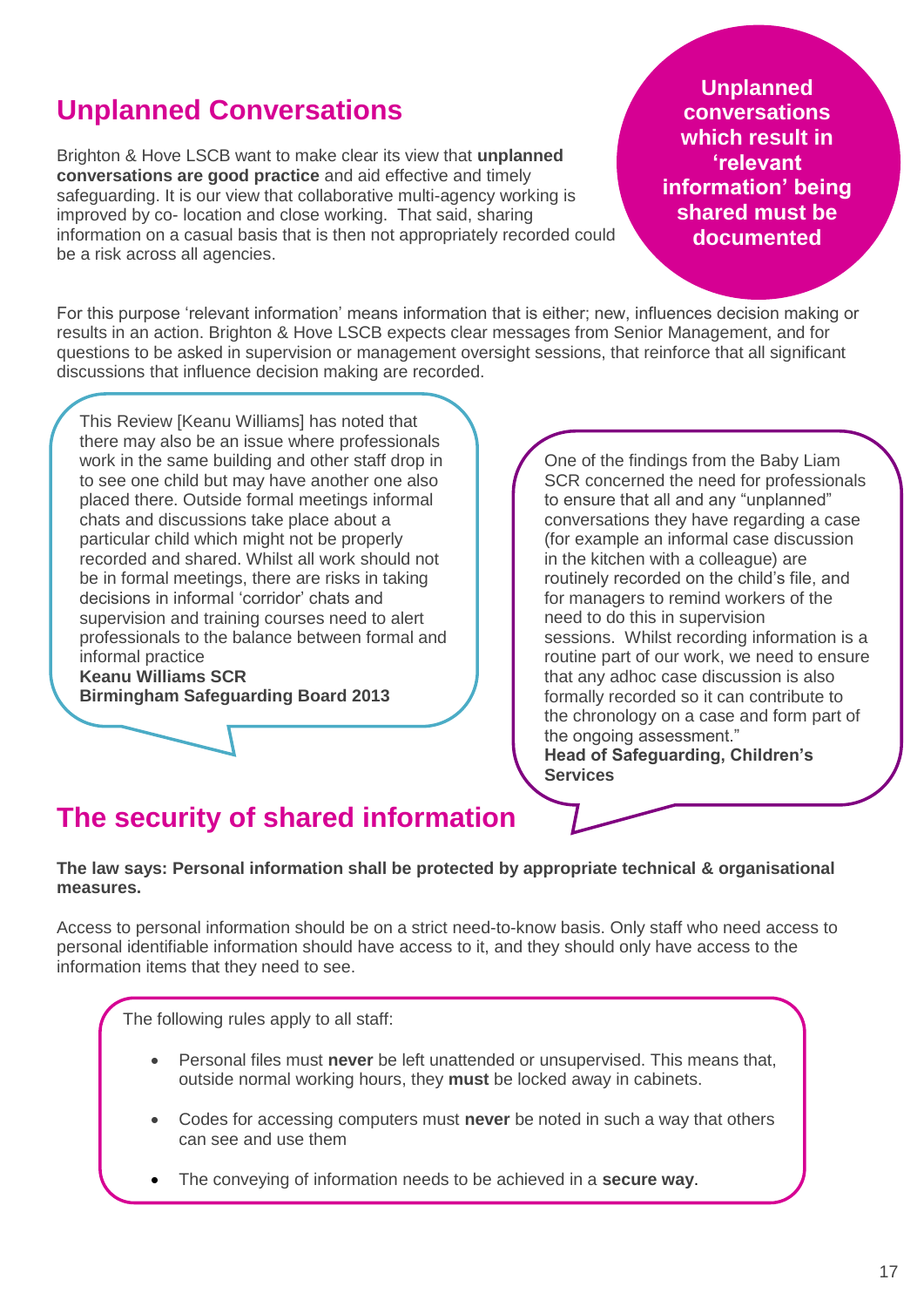# **The retention of shared information**

#### **The law says: Personal information shall not be kept for longer than is necessary**

Care should be taken that the consent process leaves the service user clear about the length of time their records will be kept by each organisation.

Where there are no specified rules about information retention, professional judgement will need to be exercised. Considerations for judging retention periods include:

- the current and future value of the information for the purpose for which it is held;
- the costs, risks and liabilities associated with retaining the information; and
- the ease or difficulty of making sure the information remains accurate and up to date.

If you archive a record or store it 'off-line' it must still be

necessary to hold it and you must be prepared to give subject

You should familiarise yourself with your agencies own policies and procedures on the retention of information. **The default position will always be to retain information according to your organisations' policy**.

access to it and comply with the data protection principles. If it is appropriate to delete a record from your live system you should also delete it from any back-up of the information you keep. Organisations sharing bulk information between themselves should have an agreement about what should happen once the need to share the information has passed.

## **Access to personal information**

It is good practice to identify a single point of contact for people to go to when they want to access their information, and to make people aware of this facility, maybe as part of the consent process.

**The law says: Individuals have a right of access to information about them.**

You will need to familiarise yourself with your organisations own processes. Best practice would be to show service users their records at the point of engagement.

Good records management practice will need to be developed in which each organisation keeps a brief record of where other information is held.

In rare instances, you may feel that it is not in the public interest for a service user to access some information held about them. The rough yardstick for gauging this is to think about the effect that releasing the information would have on the individual or a vulnerable other. In every instance where the right way forward is unclear, further help should be sought in supervision or from a manager and, where appropriate, a legal advisor.

### **The Freedom of Information Act**

The Freedom of Information Act 2000 and the Freedom of Information (Scotland) Act 2002 gives everyone the right to ask for information held by a public authority, to be told whether the information is held, and, unless exempt, to have a copy of the information. Service users may make requests for information that is partially personal and partially non-personal. For example, a person may request information about them that is being shared between various agencies, and ask for information about those agencies' policies for sharing information. You should refer to your organisation's Freedom of Information publication scheme for further information on how to respond to such requests.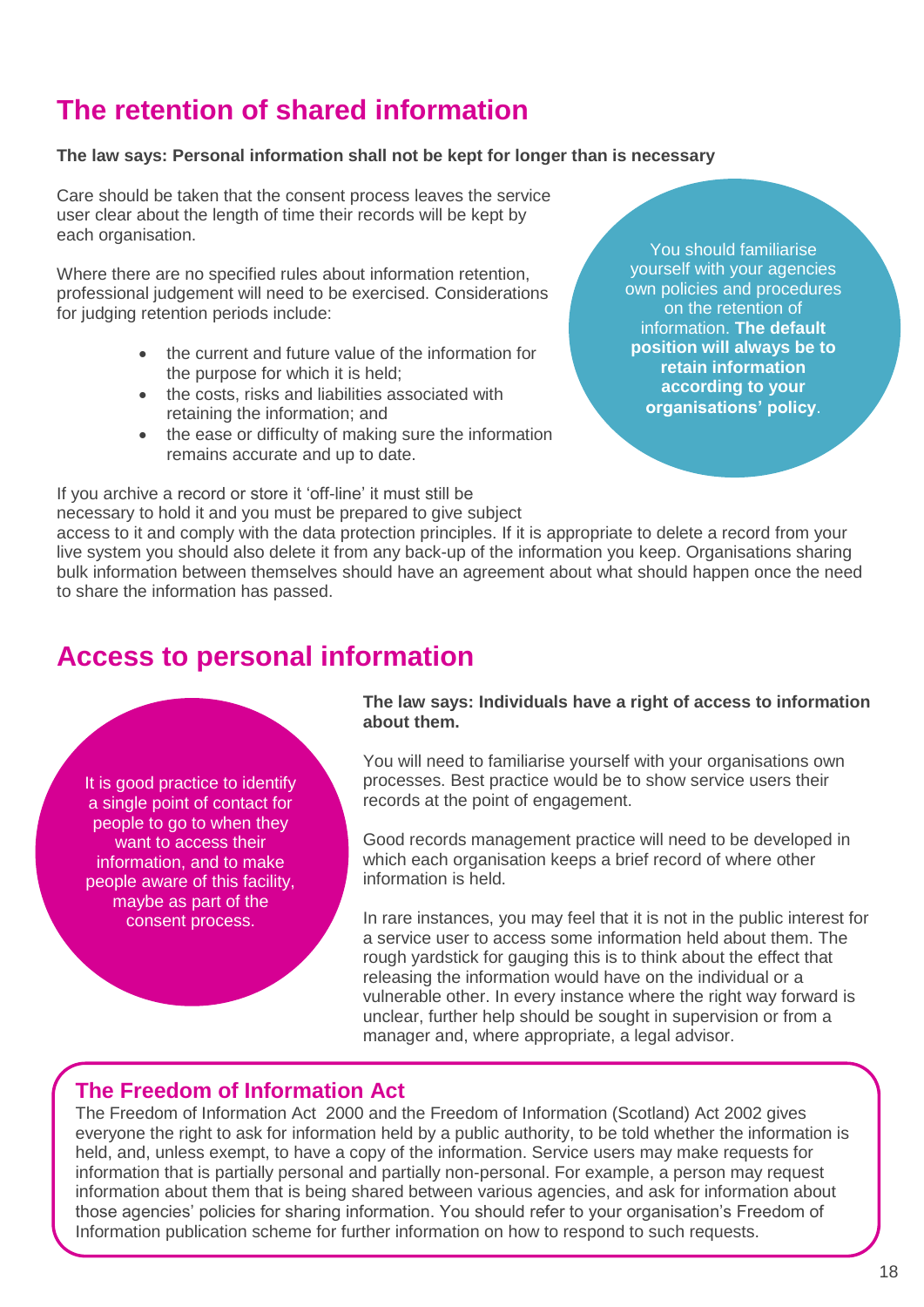# **Guidance related to information sharing**

*Working Together to Safeguard Children* [2015] states that:

In addition, the LSCB can require a person or body to comply with a request for information. This can only take place where the information is essential to carrying out LSCB statutory functions. Any request for information about individuals must be 'necessary' and 'proportionate' to the reasons for the request. LSCBs should be mindful of the burden of requests and should explain why the information is needed.

**Chapter 3 Paragraph 22**

HM Government has published guidance which should be read in conjunction with this Protocol.

 [Information Sharing: Advice for practitioners providing safeguarding services](https://www.gov.uk/government/publications/safeguarding-practitioners-information-sharing-advice) to children, young people and parents [March 2015].

#### **Attention is particularly drawn to the "seven golden rules of information sharing" set out in this guidance.**

The Information Commissioner (who is responsible for regulating and enforcing the DPA) has produced a statutory Data Sharing Code of Practice which also offers useful guidance:

[Data Sharing Code of Practice](https://ico.org.uk/media/for-organisations/documents/1068/data_sharing_code_of_practice.pdf) [May 2011] including a statement of the 8 Data Protection Principles.

The Website of the Information Commissioner's Office includes information about:

- [The Data Protection Principles](https://ico.org.uk/for-organisations/guide-to-data-protection/data-protection-principles/)
- [The common law duty of confidence](https://ico.org.uk/media/for-organisations/documents/1193/confidentialinformation_v4.pdf)
- **[Consent](https://ico.org.uk/for-organisations/guide-to-data-protection/conditions-for-processing/)**

These documents should be considered as useful guidance in respect of the legal principles and of what the law requires with regard to decisions about the sharing of information, but they do not constitute legal advice:

#### **Useful resources and external organisations**

- ICO Data Sharing Code of Practice and checklists
- Centre of Excellence on Information Sharing
- Practice guidance on sharing adult safeguarding information

#### **Relevant departmental advice and statutory guidance**

- Working Together to Safeguard Children (2015)
- Keeping Children Safe in Education (2015)
- What to do if you're worried a child is being abused (2015)

All of our partner agencies are required, as per the Brighton & Hove LSCB Constitution, to ensure that all professionals who come into contact with children understand the purpose of information sharing in order to safeguard and promote the welfare of children. They must be assured that within their agency there is a clear understanding of what information can be shared including how to obtain consent to share information and when information may be shared even though consent has not been obtained.